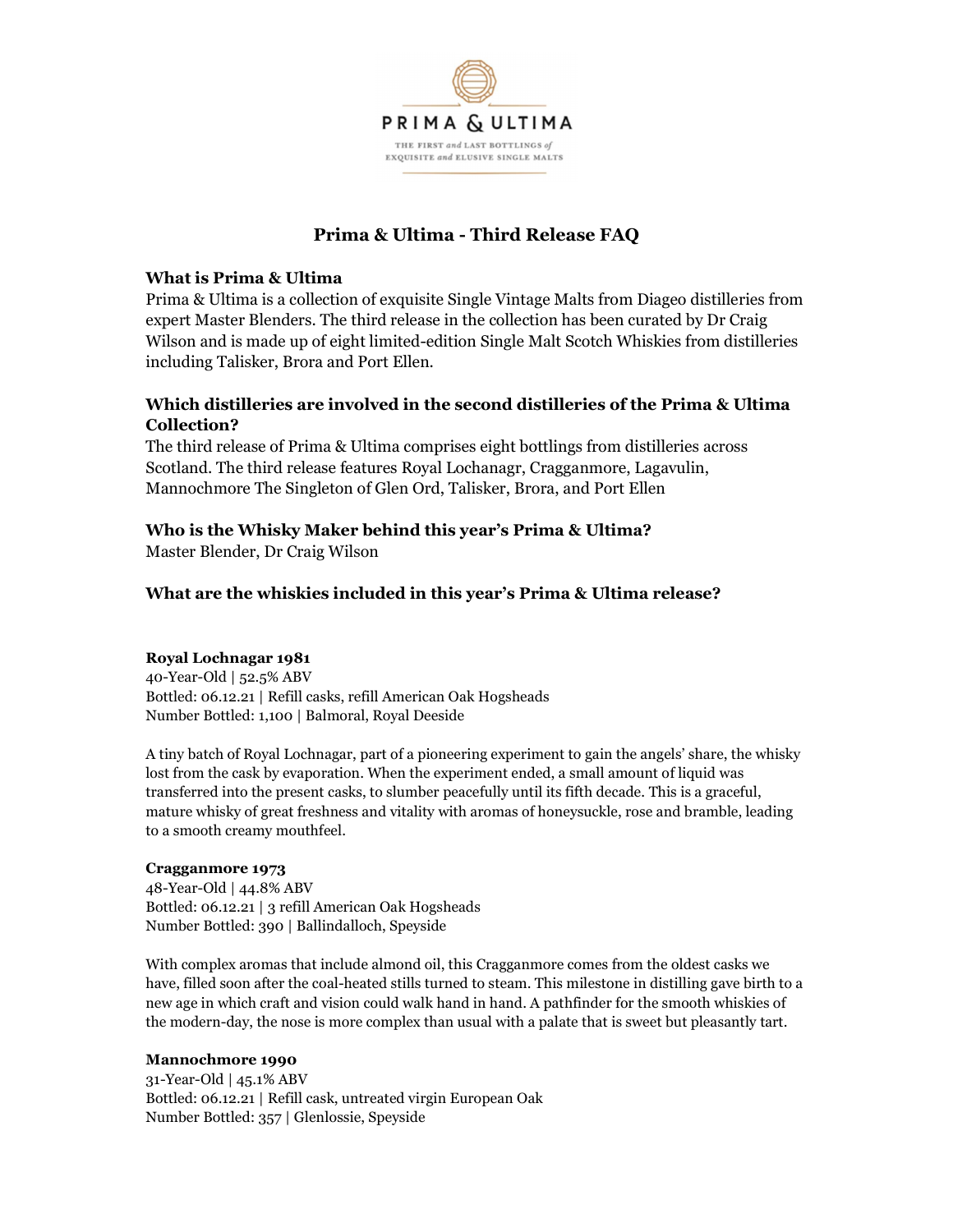

A very special Mannochmore sourced from a single small experimental batch exposed to a highly unusual maturation. First housed in refill casks, then in unusual, highly active virgin European Oak for almost three decades has revealed a whole new character. The pale and youthful whisky has evolved into a dark and intriguing spirit, lean and smooth in texture. The powerful taste of striking dark orange marmalade is cut with drying wood spice before spiralling into endless layers of deep bitterness.

#### Brora 1981

40-Year-Old | 44.1% ABV Bottled: 09.12.21 | 1 refill American Oak Hogshead, 1 European Oak Sherry Butt Number Bottled: 393 | Brora, Highlands

Much of the Brora we know today is heavily peated, the American Oak hogshead and European Oak Sherry butt selected here show us a different side of the Brora story. Filled at a time when less whisky was being made, it was often less peaty allowing new aromas and tastes to shine through. Fragrant notes of scented candlewax dance with smoke and moorland flowers, leading to a smooth waxy texture that is sweet and lightly smoky. The last release of 1981 Brora, this may well be the rarest publically available Brora of all.

#### The Singleton of Glen Ord 1987

34 Years-Old | 49.4% ABV Bottled: 10.12.21 | 5 refill American Oak Hogsheads Number Bottled: 1,103 | Glen Ord, Highlands

A first, and last, this is the first 1987 The Singleton of Glen Ord vintage and the only one ever to be released, from the last casks that remain. Slow crafting and patience were key to this rare bottling, taking time to distil the liquid and see each cask reach its peak. The result is an elegant liquid with a fragrant nose and creamy-smooth texture. The sweetly satisfying taste holds deep fruity flavours with hints of ginger.

#### Lagavulin 1993

28-Years-Old | 50.1% ABV Bottled: 08.12.21 | 1 Pedro Ximenez/Oloroso seasoned butt, 1 refill American Oak Hogsheads Number Bottled: 695 | Port Ellen, Isle of Islay

A prized Lagavulin, from the last two 1993 casks, filled in the year the distillery won the first of an avalanche of international awards. It was the start of a golden era, a success that owed much to an Islay legend, Manager Grant Carmichael. A Lagavulin at its mature peak with redcurrant fruitness on the nose, soon overcome by the maritime scents of sea salt and sweet seaweed. Lightly oily, the smooth texture delivers a long mellow finish, a gloriously rich and rounded whisky.

#### Talisker 1984

37-Years-Old | 51.9% ABV Bottled: 07.12.21 | 3 refill American Oak Hogsheads, 1 ex-Sherry European Oak Butt Number Bottled: 1,024 | Carbost, Isle of Skye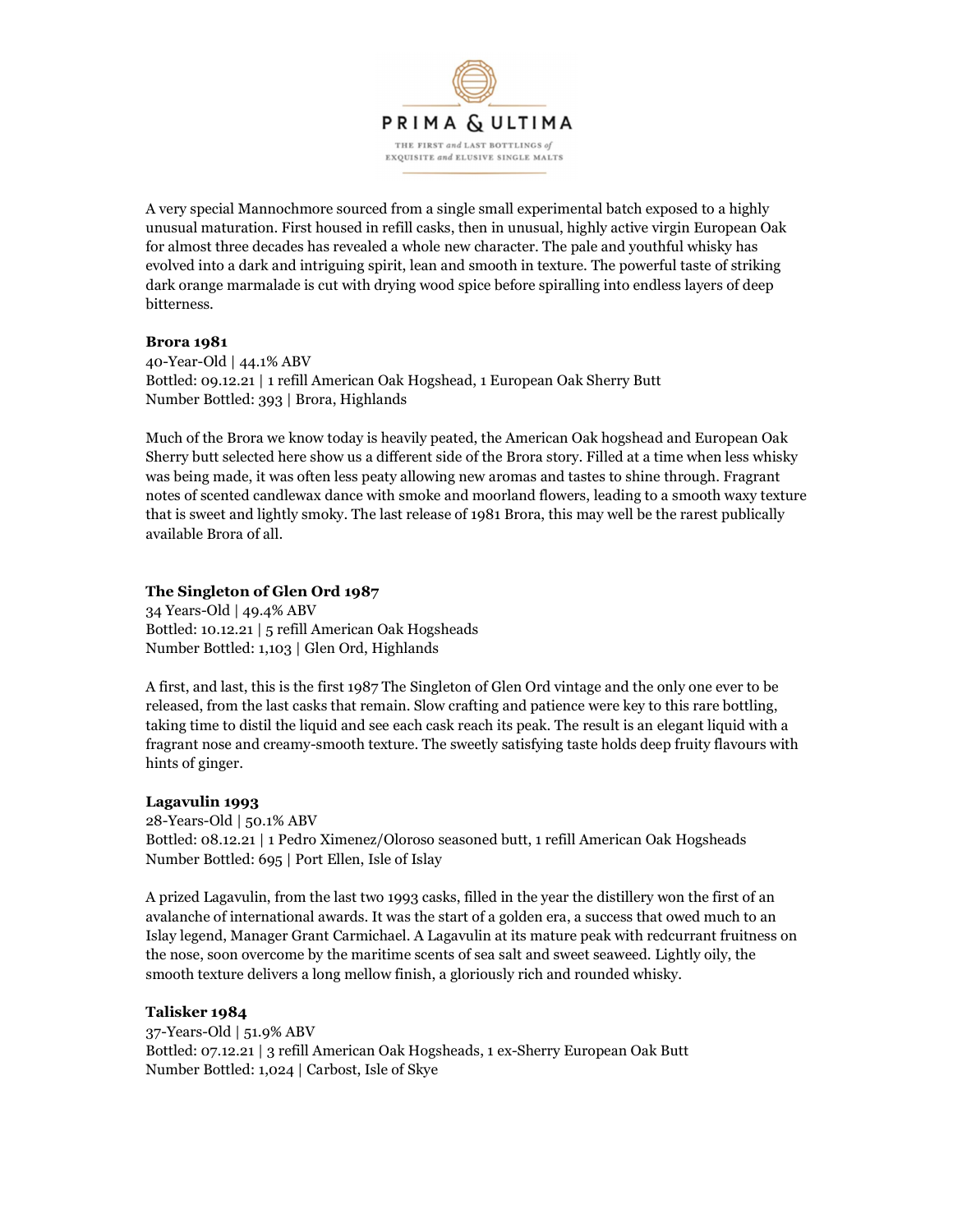

Taken from the very last 1984 casks from Talisker, set aside and guarded for decades for their promising potential. At the time few knew of Talisker's tempestuous maritime character, but there was something special about these 1984 casks that made the distiller set them aside. The nose gives immediate light smoky notes, joined by fine sand and seaweed drying on a hot day. The lightly oily texture is sweet and rich to start, with thunder rolling in shortly after, leaving a mighty peppery kick. It is Skye in all its elemental glory.

#### Port Ellen 1980

41-Year-Old | 59.6% ABV Bottled: 07.12.21 | 1 refill American Oak Hogshead, 1 ex-Sherry European Oak Butt Number Bottled: 605 | Port Ellen, Isle of Islay

This prized piece of history is the oldest Port Ellen ever to be released, filled in the year the Queen visited the Port Ellen maltings. It comes from the two very last casks of 1980 which lived all their days on Islay. This whisky of majestic quality is rich and smooth with notes of brine and dry seaweed on the nose. This very special Port Ellen is a perfect balance of sweet, salty, and smoky, with a long, lightly peaty finish.

### How much is the full set?

The third release of Prima & Ultima has a recommended retail selling price of GBP36,500 (including tax and duty) in the UK

### Who curated the first Prima & Ultima?

Dr Jim Beveridge, OBE.

### What distilleries were involved in the first release of Prima & Ultima?

The first Prima & Ultima release comprised eight bottlings from: Cragganmore, Caol Ila, Clynelish, Port Ellen, Talisker, Lagavulin, Mortlach and The Singleton of Dufftown.

### Do I get anything additional if I purchase a full set?

Celebrating the defining moments of a lifetime, the third release draws on the theme of 'A Moment in Time' and the natural preservation phenomenon of fossils and specimens, allowing us to uncover what was before. To mark this connection, each whisky selected by Dr Craig has been allocated a precious artefact, reflecting the whisky's story, and is displayed within the accompanying set of 20ml samples provided with each full set.

### How can I register for Prima & Ultima?

To register interest to buy a full set of the Prima & Ultima Collection's first release, visit www.diageorareandexceptional.com from the  $7<sup>th</sup>$  of June 2022. Following registration, applicants will be contacted directly by an appointed Prima & Ultima agent.

### What is the mechanism for global registration?

Successful applicants will be contacted via email or phone. If the applicant does not respond to the organiser within 3 business days of receipt of the email notification or after more than 3 failed telephone call attempts, the opportunity to purchase will be considered void.

### Will everyone that registers be able to purchase a set?